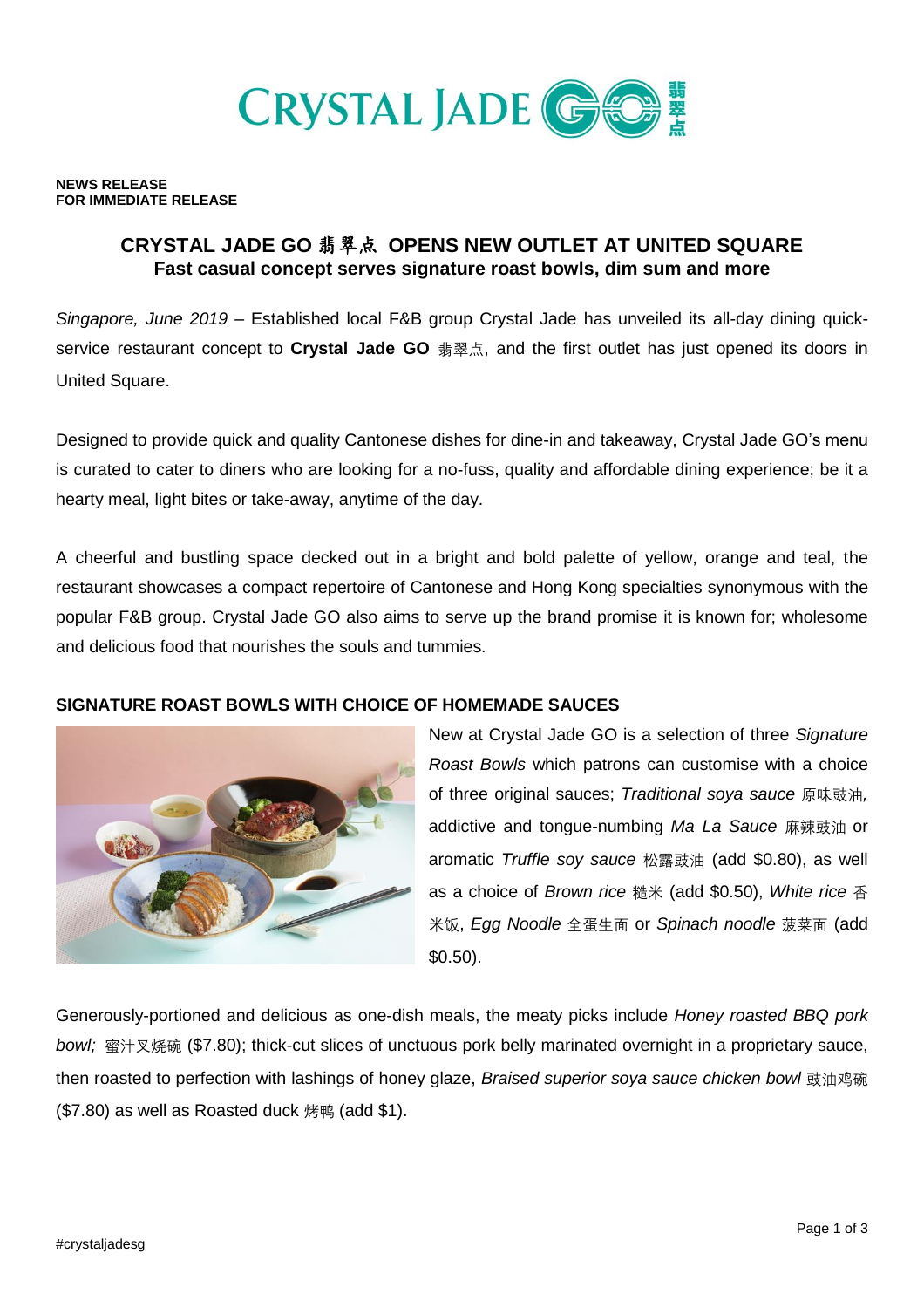### **ALL-DAY DINING MENU**

Boasting classics and some modern interpretations at value-for-money prices, the all-day dining menu spans succulent roast meats, dim sum, sides and desserts.



*Pork & shrimp wanton with hot and sour vinaigrette, Deep-fried beancurd skin with shrimp & Traditional HK Rice Roll with HK Style Seafood & Sesame Sauce*

Zoom in on over ten quintessential *dim sum* signatures such as *Pork & shrimp wanton with hot and sour vinaigrette* 酸辣鲜虾云吞 (\$5.80 for 4 pieces), *Traditional Hong Kong rice roll* 肠粉 (\$4.80) available in two ways; HK-style seafood & *sesame sauce* 港式混酱蒸肠粉 or with *Soy sauce* 豉油肠粉, *Pan-fried carrot cake* 香煎萝卜糕 (\$3.80 for 2 pieces), as well as *Siew mai with fish roe* 鱼子烧卖 (\$4.20 for 3 pieces) among others.

A selection of smooth Cantonese-style congee with the likes of *Signature shredded chicken and duck congee* 金牌鸡鸭丝粥 (\$7.80) and *Sliced garoupa fish congee* 新鲜斑片粥 (\$9.80) also make excellent hearty meals.



Partake in comforting home-style rice dishes which are expertly-executed. The items run the gamut from *Curry pork cutlet with egg fried rice* 咖喱猪扒蛋炒饭 (\$9.80), *Steamed rice with boneless chicken thigh, mushroom and Chinese sausage* 北菇腊肠滑鸡蛋饭 (\$8.80) to an unassuming but toothsome *Silky scrambled egg with honey roasted BBQ pork rice* 叉烧滑蛋饭 (\$8.80); a luscious cloak of eggs studded with unctuous homemade char siew pieces on rice.

Two 'Soup of the Day' selection; *Lotus root pork rib soup with cuttlefish and peanut* 莲藕花生章鱼排骨汤 and *Carrot and sweet corn pork rib soup* 金粟萝卜明目鱼排骨汤 (\$5.80 each) make great accompaniments to the rice dishes offered at Crystal Jade GO.